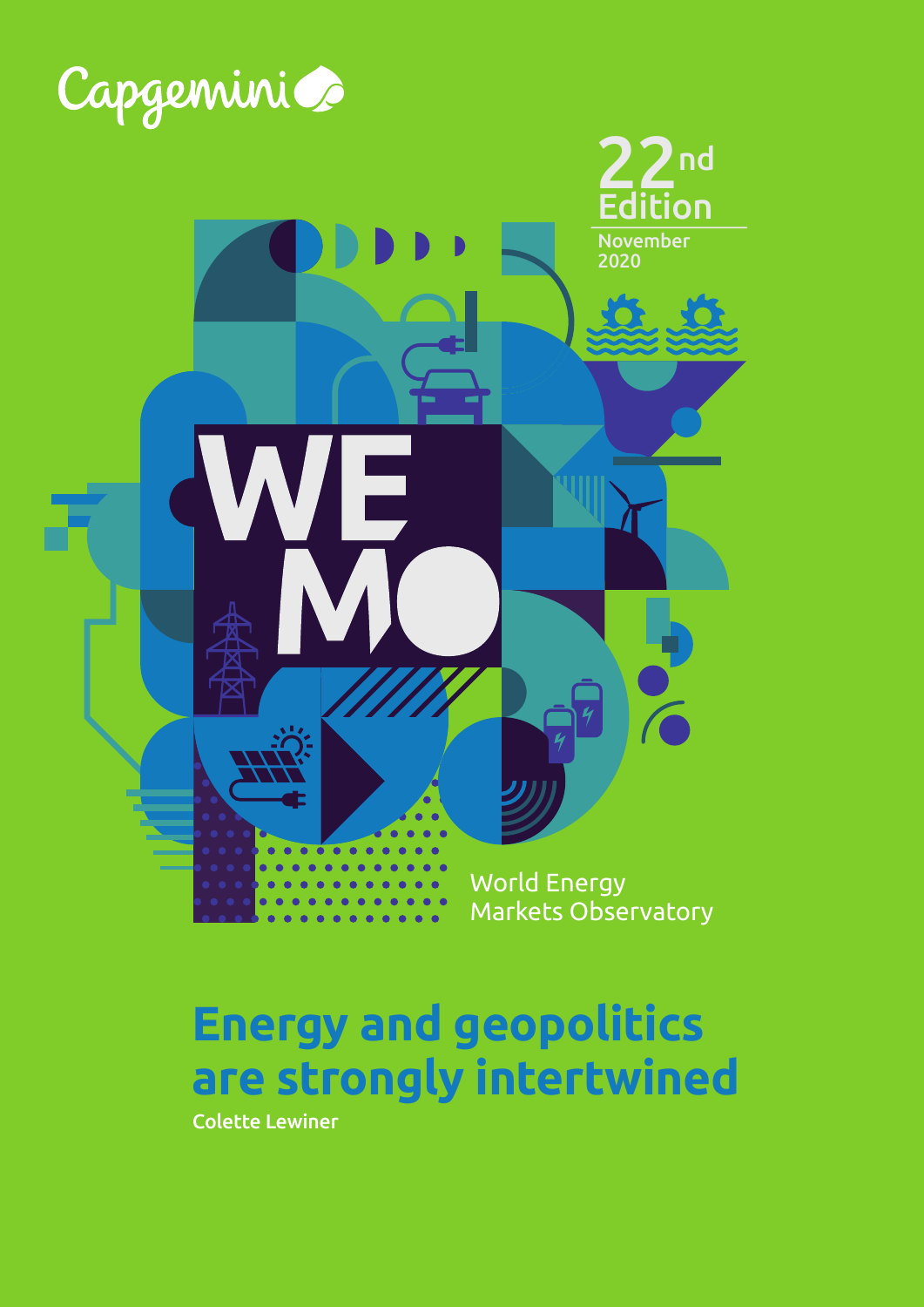

### The globalization of the economy that started at the beginning of the 21st century, has benefited the Chinese economy which has experienced double-digit economic growth, and has risen to the rank of second most powerful nation challenging the United States position.

In more recent years, in several countries including China, Russia and the United States, nationalist policies characterized by the desire to regain sovereignty over certain supplies or technologies have resurfaced, creating numerous trade tensions.

This trend of de-globalization has been amplified by the COVID-19 crisis.

Since the beginning of oil production, energy and geopolitics have been linked. The concentration of oil resources and the attitude of the OPEC cartel have made oil prices correlate with political events in the Middle East. Thus, the first oil shock is linked to the embargo decreed by OPEC in 1973 during the Yom Kippur War. It is interesting to note that the oil price increase has triggered the development of other sources of energy with the exploitation of oil from the North Sea and the launch of nuclear electricity programs in France and Japan.

Russia's 2014 invasion of Crimea prompted sanctions from Europe and the United States.

More recently tensions in the Middle East have increased as a result of Iran's aggressive role exacerbating the struggle between Sunnis and Shiites.

On the energy side, two major changes have geopolitical impacts. These are the development of American shale gas and oil and the energy transition, driven by the desire to limit greenhouse gas emissions and global warming.

Since 2018, the United States' competitive production of shale oil and gas has enabled the country to become the world's largest producer of oil and an exporter of gas.

This oil independence has influenced the policy of the United States in the Middle East and towards certain countries. Thus, the United States withdrew the nuclear deal with Iran in 2019 and imposed sanctions on oil-producing countries like Venezuela and Iran.

At the same time, oil prices have decorrelated from events in the Middle East. For example, the September 2019 attacks on Saudi oil facilities had no effect on prices except for the days following the attack.

The COVID-19 crisis and the decline in the oil prices, which dropped to negative in April 2020, have deteriorated the profitability of American shale oil operations and one of the sector's pioneers Cheasapeake filed for bankruptcy in June 2020. The drop in U.S. oil production, profitable on average around \$ 50/barrel, could be another game-changer in the Middle East.

In Europe, the exhaustion of the gas fields exploited in the North Sea and the gradual closure of Groningen field in the Netherlands, will increase gas imports and Europe's dependence on Russia in particular. The U.S., which on the one hand wants to limit Russian influence in Europe and on the other hand wants to sell their shale gas, oppose the end of the construction of the Nord Stream 2 gas pipeline, which was to transport gas from Russia towards Germany without going through Ukraine.

The poisoning of Russian dissident, Alexei Navalny, in August 2020 may force Germany to disassociate itself from this project it has supported so far, casting doubt on its completion date.

To be less dependent on Europe, Russia turned to China and the "Power of Siberia" pipeline was inaugurated in December 2019, allowing the export of Russian gas to China.

The discoveries of gas in the Mediterranean Sea which accentuate the conflicting relations between Greece and Turkey are a new illustration of the link between geopolitics and energy.

Following the 2015 Paris climate agreement, many countries have passed laws on energy transition to low carbon energies. The national and European stimulus plans launched following the COVID 19 crisis are accentuating this movement which is also widely endorsed by private companies.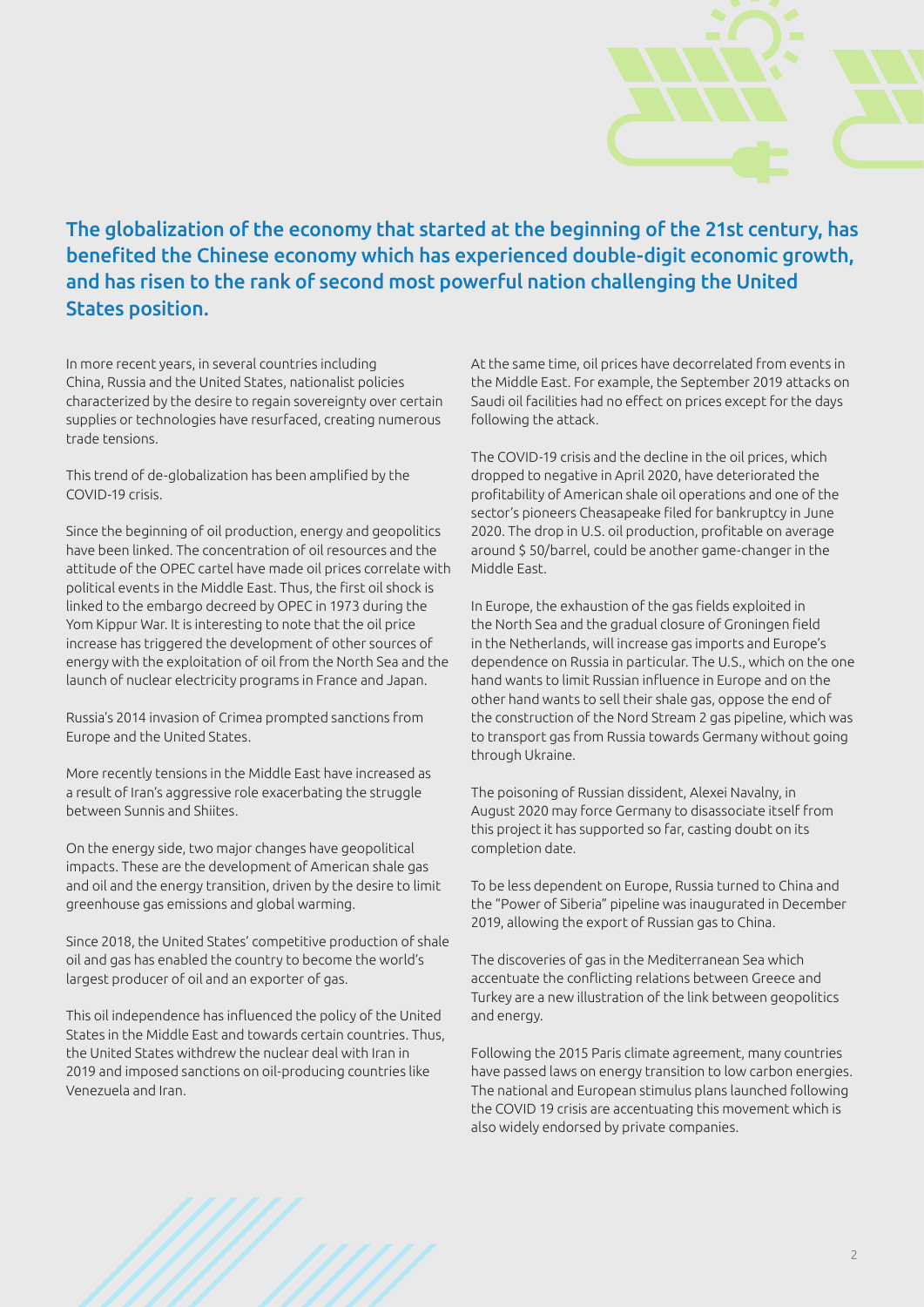

To increase the share of renewable energies in the electricity mix, these countries have adopted support systems for wind and solar electricity, such as feed-in tariffs and tax incentives that are ultimately paid by consumers and taxpayers.

More recently, the spectacular drop in the costs of these energies (-18% per year for photovoltaic electricity) associated with that of batteries has allowed them to grow impressively. Thus, in Europe, in the first half of 2020, the production of electricity of renewable origin was higher than that of fossil origin.

Paradoxically, solar energy, which is national since its "fuel" is the sun, relies heavily on solar panels imported from China. Unfortunately, the massive subsidies from European countries in favor of solar development, instead of creating a European industry, will have favored these imports at low prices leading to the bankruptcy of several European equipment manufacturers. Europe, aiming to reduce prices in the short term, has not imposed tariffs on solar panels, unlike the United States, which has consequently managed to repatriate certain productions.

Electric batteries, an essential complement to renewable energies that are intermittent, are widely manufactured in Asia. Europe is trying to react: French and German stimulus plans are subsidizing electric vehicles and the two countries launched in 2020 a joint project called "Battery Airbus" to build factories in their respective countries; some achievements such as the PSA-Total (Saft) agreement are emerging.

Europe is seeking not to lose its relative lead in hydrogen manufacturing, an area in which it has two leaders Air Liquide and Linde. Massive subsidies for "green" hydrogen are foreseen in European, French and German stimulus plans. It should be noted, however, that in 2019 China launched a comprehensive hydrogen plan.

The energy transition is based on equipment that contains rare earths and rare metals. These are either mined or refined in China, such as lithium, cobalt or graphene, all used for batteries. The West used to produce some of these minerals, but for environmental reasons it let this activity go to China. Today after the United States, Europe is launching a strategic plan to repatriate part of this production and ensure its sovereignty.

Finally, Sino-British tensions around Hong Kong and Huawei's equipment ban will likely have a negative impact on CGN's participation in the construction of nuclear reactors in Britain.

With the development of renewable energies, the geopolitical energy related tensions should have decreased as their fuel (sun and wind) is universally shared.

This is not the case as China, technology and manufacturing power are creating loss of sovereignty risks for developed countries. This illustrates that beyond oil and gas procurement, strategic thinking and technology are becoming the new fuels for the future.

In conclusion, history has shown that energy and international relations are strongly intertwined which can be explained by the vital role of energy in human well-being and in the economy.

#### A perspective from our Capgemini expert:

#### **Colette Lewiner** *Senior Energy Advisor to Capgemini Chairman*



[To review the full findings from the](http://www.capgemini.com/)  [22nd Edition World Energy Markets](http://www.capgemini.com/)  [Observatory, download a copy of the](http://www.capgemini.com/)  [report today.](http://www.capgemini.com/)

[Download Now](http://www.capgemini.com/wemo)